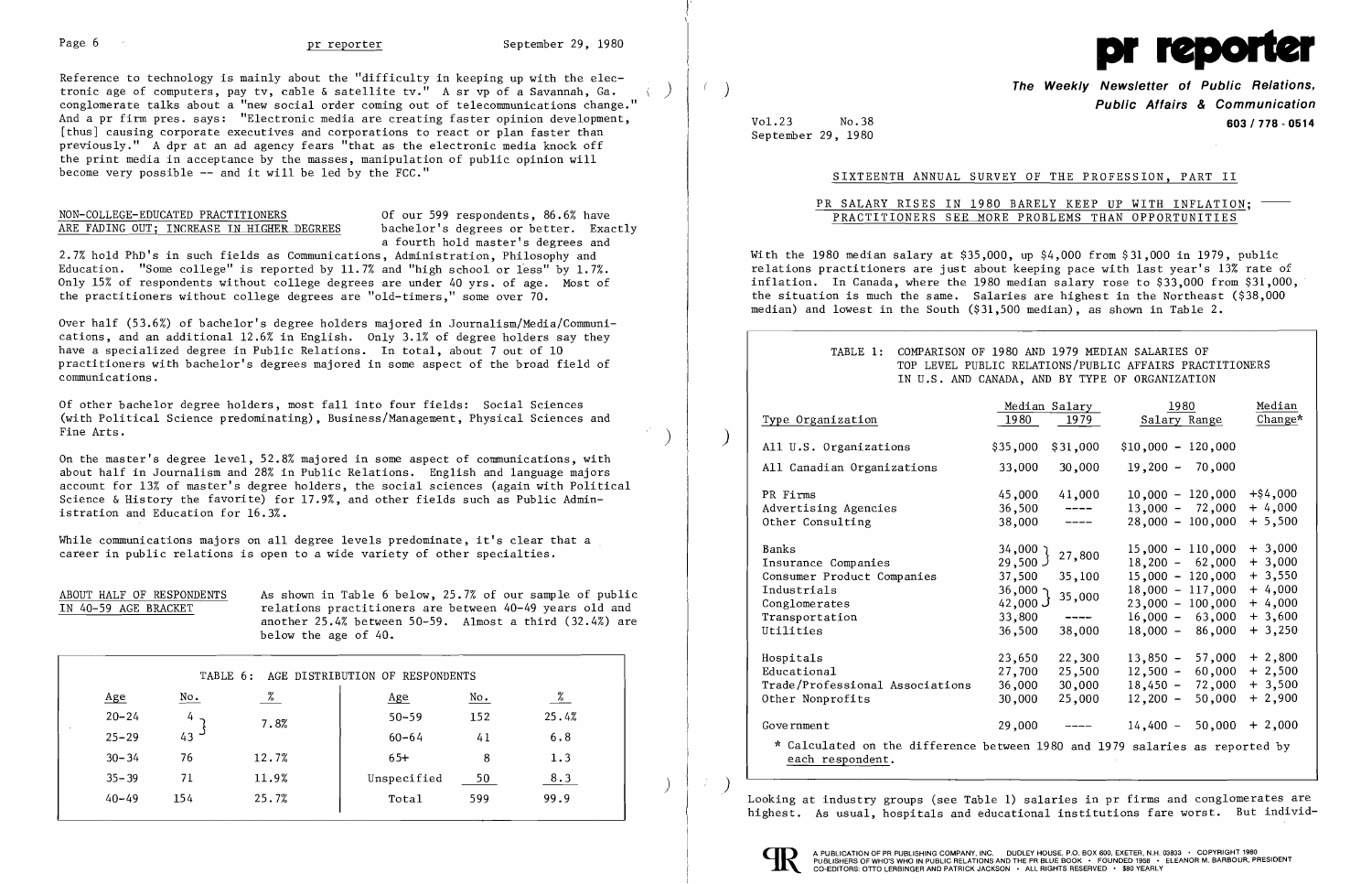$\eta$ 

ual situations vary widely. Among pr firms, a third of practitioners report no  ${\rm sal}$ ary increases against 17% with increases of \$10,000 or more. Among industrials, only 4% received no increase and the same percentage received increases of \$10,000 or more. Only one hospital dpr increased his salary by over \$10,000, and that was because he changed jobs. Of other hospital dpr's, 26% received increases of \$5,000 or over. Switching employers is the way a 35-yr. old vp-corp info of a consumer products co. with 12 yrs. of experience increased his salary by \$19,000 to a current salary of  $$65,000$ .

|                                             | TABLE 2: REGIONAL DIFFERENCES IN MEDIAN SALARIES |                                                                                     |
|---------------------------------------------|--------------------------------------------------|-------------------------------------------------------------------------------------|
| Region                                      | Median                                           | Range                                                                               |
| Northeast<br>West<br>North Central<br>South | \$38,000<br>34,500<br>32,000<br>31,500           | $$14,800 - 120,000$<br>$12,500 - 80,000$<br>$12,500 - 120,000$<br>$10,000 - 75,000$ |

## MORE CONCERN WITH PROBLEMS THAN OPPORTUNITIES; By a 3 to 1 ratio, practitioners STATUS WITH MANAGEMENT IS MOST WORRISOME; worry more about problems facing<br>PROFESSIONAL COMPETENCE QUESTIONED them than exalt over opportunities

| TABLE 3: PROBLEMS & OPPORTUNITIES FACING PR PRACTITIONERS IN THE 80s                                                                                                  |                             |                                               |                             |
|-----------------------------------------------------------------------------------------------------------------------------------------------------------------------|-----------------------------|-----------------------------------------------|-----------------------------|
| Problems                                                                                                                                                              | Practitioners<br>Mentioning | Problems                                      | Practitioners<br>Mentioning |
| 1. Status with mgmt<br>- Credibility of<br>public relations (16%)<br>- Need for input into<br>top mgmt $(10\%)$<br>- Need for mgmt educa-<br>tion on uses of $pr(5%)$ | 31%                         | 4. Economic & competitive<br>pressures on pr  | 12%                         |
|                                                                                                                                                                       |                             | 5. Professional ethics<br>of public relations | 6%                          |
|                                                                                                                                                                       |                             | 6. Keeping up with<br>forces of change        | 5%                          |
| 2. Status with public                                                                                                                                                 | $16\%$                      | 7. Miscellaneous                              | 5%                          |
| - Credibility of pr (10%)<br>- Loss of public confi-<br>dence in institutions (6%)                                                                                    |                             | Opportunities                                 |                             |
|                                                                                                                                                                       |                             | 1. New fields of                              | 9%                          |
| 3. Professional competence of                                                                                                                                         |                             | specialization                                |                             |
| pr practitioners                                                                                                                                                      | 16%                         | 2. Increased status with mgmt 6%              |                             |
| - Need for professional<br>development $(6%)$<br>- Ability to measure<br>results of $pr(6%)$<br>- Need for better educa-                                              |                             | 3. Growing need to educate<br>the public      | 5%                          |
|                                                                                                                                                                       |                             | 4. Technology creating new<br>opportunities   | 3%                          |
| tional background (4%)                                                                                                                                                |                             | 5. Miscellaneous                              | $3\%$                       |

KEEPING UP WITH FORCES OF CHANGE; Another guide to the prof'l devel needs of FOCUS IS ON SOCIAL STRUCTURE practitioners is to look at forces of change FOCUS IS ON SOCIAL STRUCTURE practitioners is to look at forces of change,<br>AND TECHNOLOGY commented upon by about 5% of respondents. T commented upon by about 5% of respondents. The aim of pr practitioners, as stated by a pr firm vp from Wash., D.C., is "establishing their role as more than pure messengers, but winning acceptance as the best informed managers of issues and interpreters of trends." A Toronto, Ont. utility dpr noted that the "opportunity now is for the pr function to prove itself capable of doing the social monitoring required."

Besides learning about the monitoring process, practitioners are alerted to the need to cope with two forces: changes in social structure and technology. Society is seen as breaking up. References are made to a "panoply of special interest groups" that are "diverse" and "factiona1ized." And the American public is seen as becoming both more "sophisticated" and "cynical." Thoughts like these lead others, like a pr coord. for a Lansing, Mich. ass'n, to recommend that pr people "become catalysts opening up to them. As shown in for social understanding in countering society's fragmentation." A mgr of pr & empl<br>h momt and the public their (in their ) and the sees an opportunity for public education: "Emphasis of pr educating the American public of need, dire need, for return to moral and economic solvency." A Chicago dpr at a university warns that unless society's problems are

### TABLE 5: RECENT CHANGES IN THE FUNCTION OF PR DEPARTMENTS

Table 3, they worry about their tenuous status with mgmt and the public, their<br>professional competence and ethics, economic and competitive pressures on public relations and keeping up with forces of change. Where most see problems, some see and the solvency." A Chicago dpr at a university warns that unless society's problem in the concernent most see problems in a long with new opportunities. They see new fields of specialization opening up along with new media technology.

| Type of Org'n      | More attention given<br>to monitoring public<br>issues | More effort<br>going into<br>grassroots<br>lobbying | Greater<br>pressure<br>for MBO | Higher budget<br>for advocacy<br>advertising |
|--------------------|--------------------------------------------------------|-----------------------------------------------------|--------------------------------|----------------------------------------------|
| PR Firms           | 49%                                                    | 24%                                                 | 44%                            | 14%                                          |
| Ad Agencies        | 30                                                     | 6                                                   | 30                             | 12                                           |
| Other Consulting   | 33                                                     | $\overline{0}$                                      | 27                             | $\mathbf 0$                                  |
| Banks              | 51                                                     | 25                                                  | 51                             | 12                                           |
| Insurance Cos.     | 46                                                     | 23                                                  | 54                             | 8                                            |
| Consumer Prod.     | 76                                                     | 54                                                  | 50                             | 12                                           |
| Industrials        | 62                                                     | 32                                                  | 46                             | 6                                            |
| Conglomerates      | 56                                                     | 10 <sup>°</sup>                                     | 15                             | 3                                            |
| Transportation     | 23                                                     | 31                                                  | 54                             | $\bf{0}$                                     |
| Utilities          | 63                                                     | 53                                                  | 41                             | 10 <sup>10</sup>                             |
| Hospitals          | 65                                                     | 30                                                  | 50                             | 22                                           |
| Educational        | 47                                                     | 30                                                  | 45                             | $\overline{0}$                               |
| Trade/Prof'l Ass'n | 69                                                     | 42                                                  | 40                             | 20                                           |
| Other Nonprofit    | 36                                                     | 29                                                  | 51                             | 9                                            |
| Gov't              | 71                                                     | 18                                                  | 6                              | 12                                           |
| Average            | 56                                                     | 29                                                  | 43                             | 9                                            |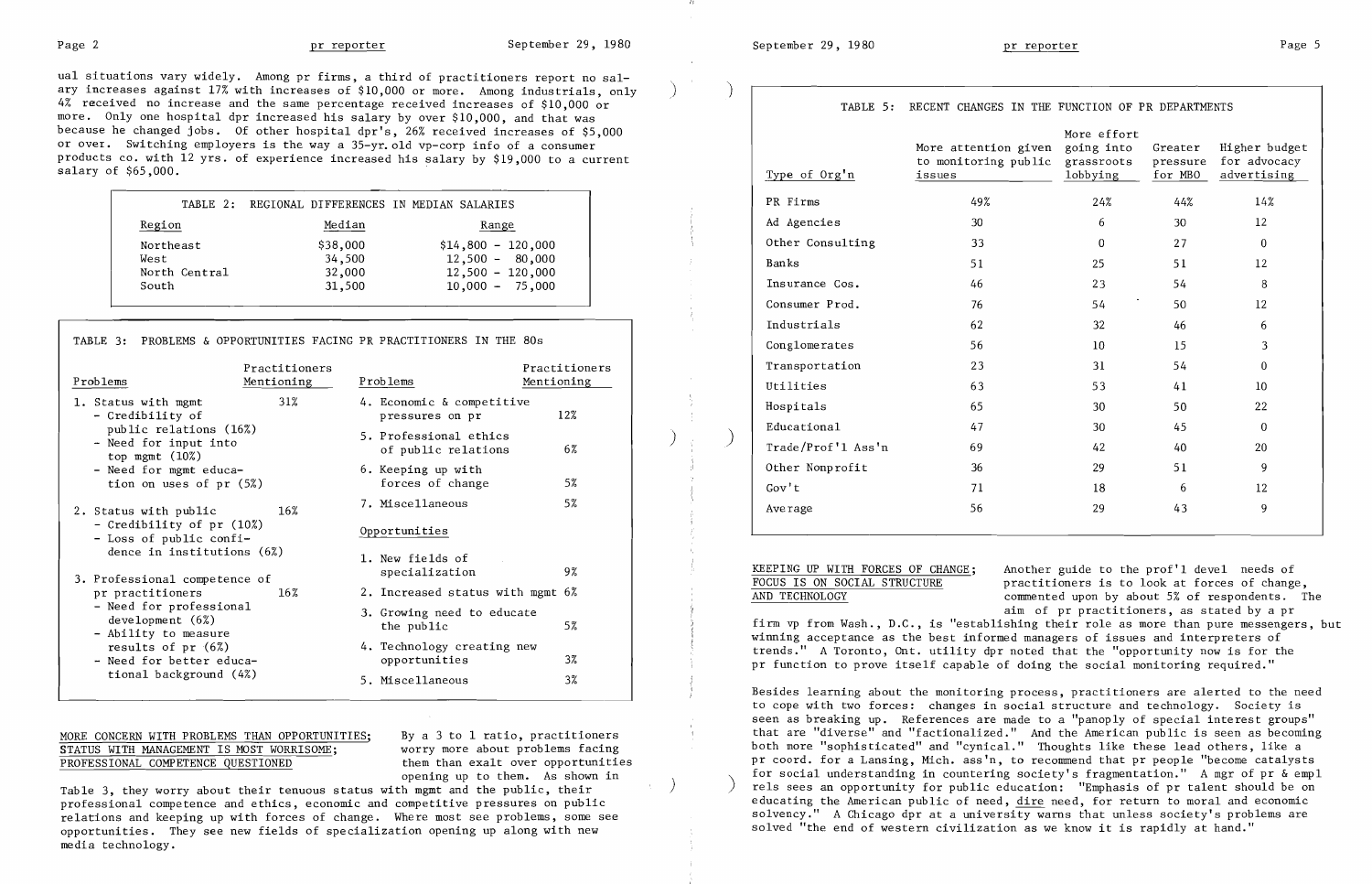Main concern of practitioners is status with management. Most refer to public  $relations'$  credibility with management  $(16%)$ . Their more specific focus, however, is on the long-standing demand to be included in top management policy-making. As the pres. of a NYC public relations firm notes, "Continued management resistance to policy impact of pr considerations must be overcome to move the craft off its current plateau." A vp-pub comns from a So. Calif. industrial company states this endeavor: "To become closer members of the top policy-making management structure. Too often pr people have to reflect policies made by others in management (accountants, lawyers, engineers). The time is here for public relations to assume a stronger role in shaping policy. They can only do so by winning

ONLY HALF OF PR HEADS As Table 4 shows, only a little over half (55%) of pr<br>REPORT DIRECTLY TO CEO dep't heads say they report to the CEO or equivalent. dep't heads say they report to the CEO or equivalent. All business firm dpr's fall below this average. Among corporations, consumer product *co.* dep't heads do best, with 52% reporting to the top,

and industrials the worst, with only 38% reporting to the top. Besides ad<br>agencies with 83% of pr heads reporting to the top. The organizational status<br>of pr heads in trade & professional organizations and government is also<br>high.

a seat at the top level."

EDUCATING MANAGEMENT VS. How is public relations' status with mgmt to be enhanced?<br>EDUCATING OURSELVES Some  $(5%)$  say the job is to educate memt: "convincing Some (5%) say the job is to educate mgmt: "convincing them of the need to involve pr at all levels of decision making." But many more (16%) point to improving the professional competence of pr practitioners, a competence which some lack. A Kentucky head of a pr firm talks

|          | agencies with 83% of pr heads reporting<br>to the top, hospitals and other non-<br>profits (except education) do best,<br>with 82% and 79% respectively reporting                                                                                 | TABLE 4:<br>PERCENTAGE OF PR DEP'T HEADS<br>WHO REPORT TO CEO OR EQUIVALENT<br>-- BY INDUSTRY GROUP |         |  |
|----------|---------------------------------------------------------------------------------------------------------------------------------------------------------------------------------------------------------------------------------------------------|-----------------------------------------------------------------------------------------------------|---------|--|
|          | to the top. The organizational status<br>of pr heads in trade & professional                                                                                                                                                                      | Industry Group                                                                                      | Percent |  |
|          | organizations and government is also                                                                                                                                                                                                              | Ad Agencies                                                                                         | 83%     |  |
|          | high.                                                                                                                                                                                                                                             | Hospitals                                                                                           | 82      |  |
| concern: | Both an opportunity and a worry is<br>that more CEOs are being pushed into<br>the public arena. While their need<br>for public relations rises, they don't<br>always appreciate that pr practitioners<br>can help them. A supvr of pub comns at   | Other Nonprofits                                                                                    | 79      |  |
|          |                                                                                                                                                                                                                                                   | Trade or Prof'l Org'ns                                                                              | 65      |  |
|          |                                                                                                                                                                                                                                                   | Government                                                                                          | 61      |  |
|          |                                                                                                                                                                                                                                                   | Consumer Product Cos.                                                                               | 52      |  |
|          | a Reno, Nevada utility expresses this                                                                                                                                                                                                             | Transportation                                                                                      | 50      |  |
|          |                                                                                                                                                                                                                                                   | Utilities                                                                                           | 50      |  |
|          | "As more CEOs begin to move actively<br>into the pr arena, there appears to                                                                                                                                                                       | Conglomerates                                                                                       | 44      |  |
|          | be an increasing feeling that public                                                                                                                                                                                                              | Banks                                                                                               | 43.     |  |
|          | relations is just common sense and<br>can be handled by anyone, i.e.,                                                                                                                                                                             | Insurance Cos.                                                                                      | 43      |  |
|          | professionally trained pr people                                                                                                                                                                                                                  | Education                                                                                           | 41      |  |
|          | are not necessary. It appears<br>that some of our efforts to get<br>management out of the ivory tower<br>have created CEOs who are pr neo-<br>phytes operating with communica-<br>tions matches in the tinder-dry<br>forest of public relations." | Other Consulting Firms                                                                              | 40      |  |
|          |                                                                                                                                                                                                                                                   | Industrial Cos.                                                                                     | 38      |  |
|          |                                                                                                                                                                                                                                                   | Note: Pr firms omitted because<br>most respondents are<br>principals or owners.                     |         |  |